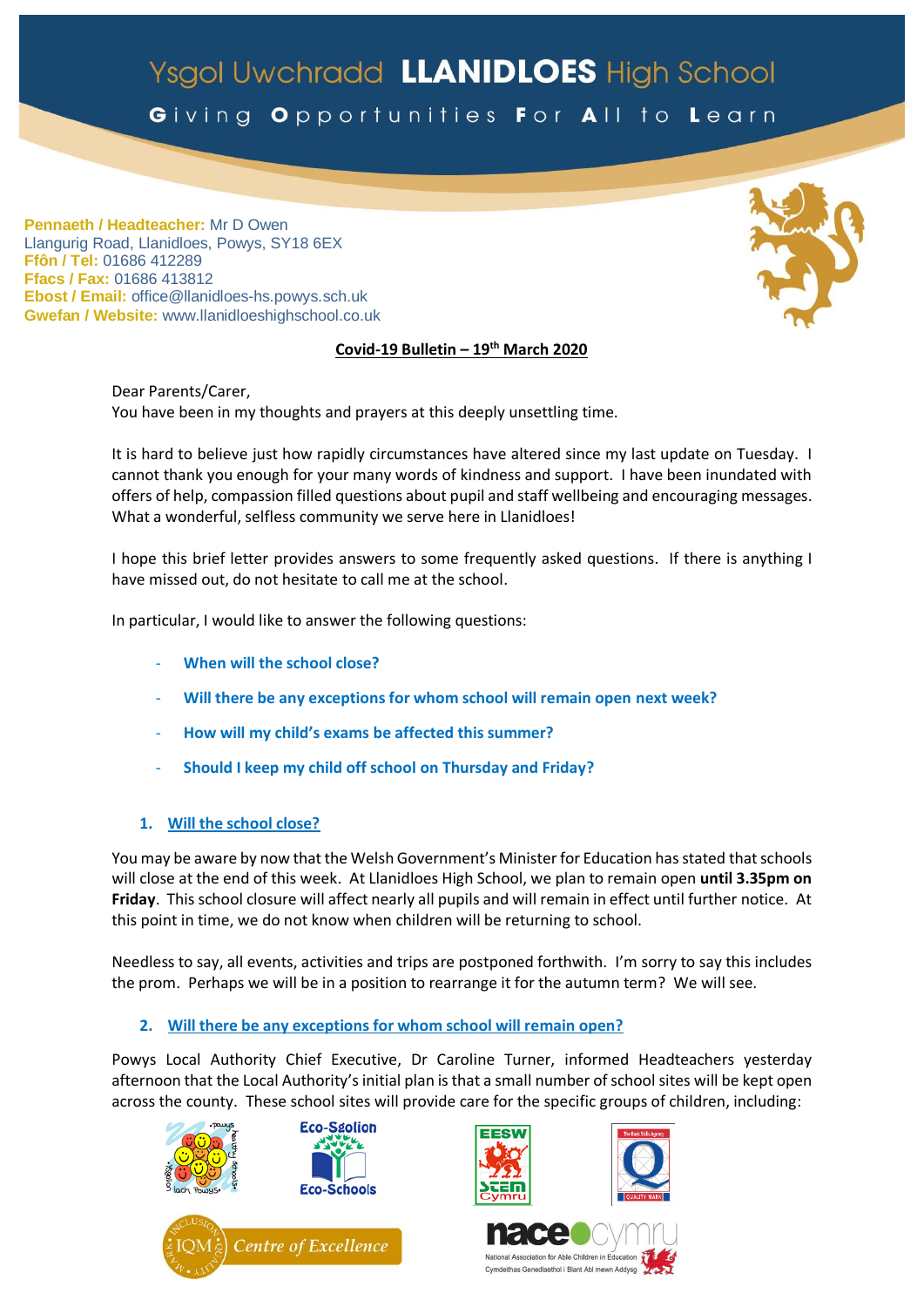- **Looked after children** (i.e. those in care)
- Pupils who receive **free school meals**
- Pupils with **acute needs** (including those at risk of harm)
- Pupils whose **parents work in the health services and other front line services.** The Local Authority will soon explain how they want us to identify these children to ensure they have a place to go whilst their parents are at work in front line services.

As soon as I have further details concerning precisely **who is eligible to remain in school and the school site they are able to attend**, I will let you know.

At the time of writing, I do not know which school sites will be kept open next week. Once again, I will let you know as soon as this has been agreed. I am hopeful that Llanidloes High School will be one of the schools that can serve the community in this way.

## **3. How will my child's exams be affected this summer?**

The Minister for Education in Wales has announced the summer exam series will **NOT** be going ahead. To be clear, **YOUR CHILD WILL NOT BE SITTING ANY GCSES OR A-LEVELS THIS SUMMER**. They no longer need to revise as there will not be any exams. Rather, those due to sit their GCSEs and A levels this summer **will be awarded a fair grade to recognise their work, drawing on the range of information that is available**.

At present, it is unclear what 'range of information' will be used to determine your child's grades. Welsh Government will be working with the education sector to decide upon this shortly. As soon as we receive further information, we will let you know immediately.

## **4. Should I keep my child off school on Thursday and Friday this week?**

If your child and the rest of household are well, your child is allowed to attend school as normal today and tomorrow.

However, if your child, or any member of the household, has **a new, continuous cough or a high temperature,** the whole household **must** remain at home (self-isolate) even if the symptoms are very mild.

## **5. General information**

- **Individuals need to self-isolate for 7 days from the onset of these COVID-19 symptoms. Any individuals in the household will now be asked to self-isolate for 14 days from that moment as well.**
- If other members of your household develop symptoms, however mild, at any time during the 14 days, they must not leave the home for 7 days from when symptoms started.
- Government has taken the further measure of asking whole households to isolate because it is likely that people living with others will infect each other or be infected already. Staying at home for 14 days will greatly reduce the overall amount of infection the household could pass on to others in the community.
- For those who remain well, are under 70 or do not have an underlying health condition, they are advised to limit their social contact where possible.